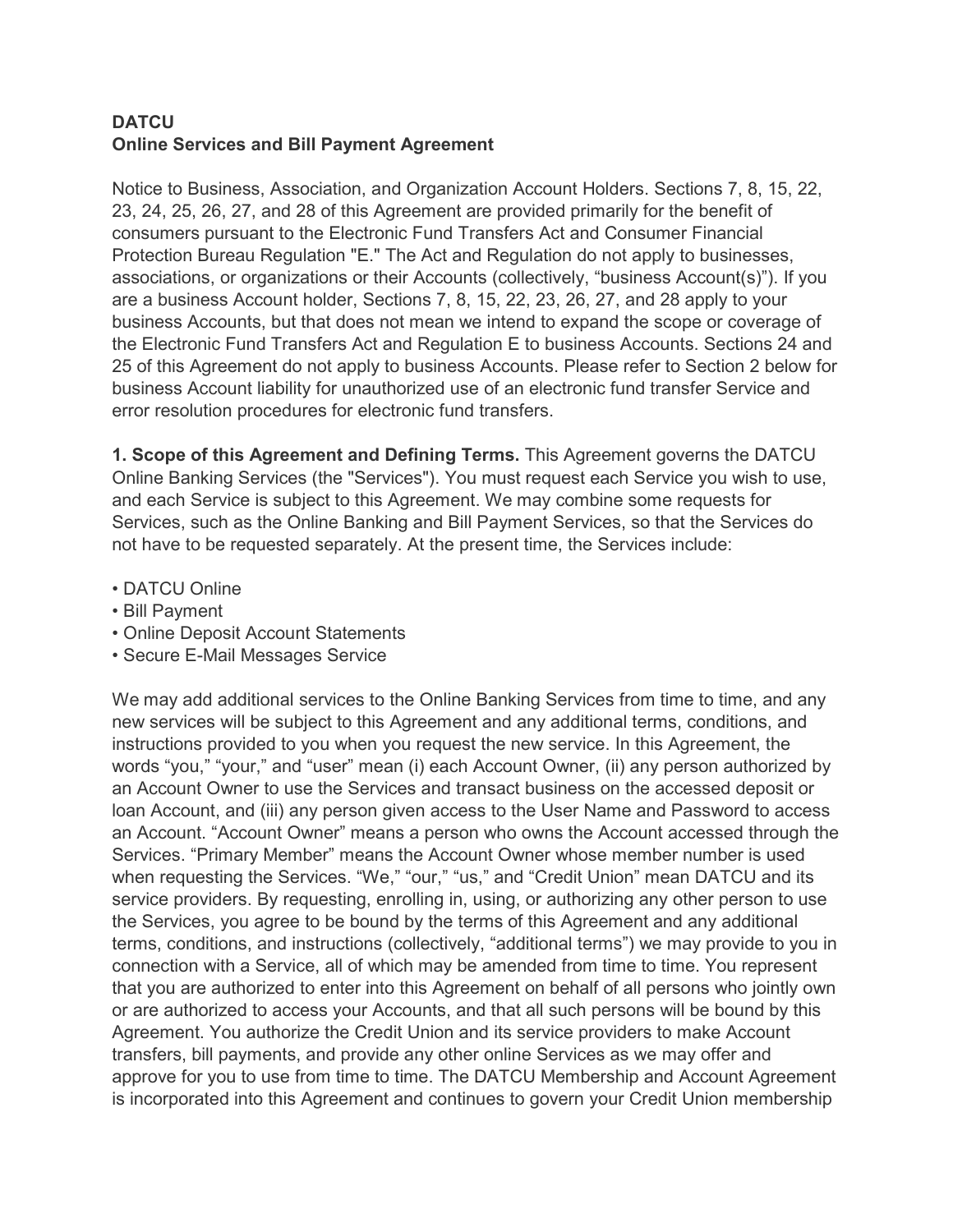relationship and deposit accounts with us. This Agreement does not modify any other agreements you have with us except as expressly provided herein. In the event the terms of this Agreement or any additional terms for the Services conflict with any other agreement you have with us, the terms of this Agreement and the additional terms will control unless the terms of this Agreement or the additional terms expressly provide otherwise. Defined terms used in this Agreement but not defined in this Agreement shall have the same meaning as in the Membership and Account Agreement.

#### 2. **Additional Terms for Business, Organization and Association Accounts; Security**

**Procedures, Liability for Unauthorized Use, and Error Resolution.** You acknowledge and agree that any User Name and Password issued to a business Account in connection with a Service may be used for business purposes only and may not be used for personal, household, or family purposes. You agree to implement reasonable measures to ensure that your business Account User Names and Passwords are used for business purposes only. **You agree to indemnify and hold us harmless from any costs or damages that you sustain as a result of our carrying out your instructions. IN ANY EVENT, WE WILL NOT BE LIABLE FOR ANY INDIRECT, SPECIAL, INCIDENTAL, PUNITIVE, OR CONSEQUENTIAL DAMAGES, INCLUDING LOSS OF PROFITS, EVEN IF WE HAVE BEEN ADVISED OF THE POSSIBILITY OF THEM.** As additional security measures for business Accounts, you agree to regularly instruct and require each authorized signer to (i) memorize or keep User Names and Passwords in a place of safekeeping and in the signer's sole possession, (ii) refrain from disclosing User Names and Passwords to any unauthorized third party, and (iii) use the User Names and Passwords for business purposes only. You agree to notify us immediately when you terminate an authorized signer's rights to use the User Names and Passwords and follow any instructions we provide. You acknowledge and represent that these security procedures provide a commercially reasonable degree of protection against unauthorized use of the User Names and Passwords in view of your business's particular circumstances. We assume no duty to discover any breach of security by you or any authorized signer or any unauthorized disclosure or use of a User Name and Password.

You acknowledge and agree that the issuance of a User Name and Password in connection with a business Account affords ready access to the Account by the person or persons authorized by the Account Owner, as well as any other persons who are provided access to the User Names and Passwords or who otherwise obtain the User Names and Passwords, whether by way of negligence, theft, collusion, or otherwise. As a result, and except as may otherwise expressly be provided in this Agreement, you acknowledge and agree that the Account Owner and all persons authorized by the Account Owner to use the User Names and Passwords are jointly and severally liable for their use and that we will not be liable for any loss resulting from the unauthorized use of a User Name and Password. The Account Owner and all of the authorized signers jointly and severally agree to indemnify, release, and hold us harmless from any claims, demands, expenses, losses, or damages, including legal fees and expenses, arising out of, resulting from, or directly or indirectly related to the issuance or use of any User Name and Password pursuant to this Agreement. You acknowledge and agree that you will not have the benefit of any consumer law limiting your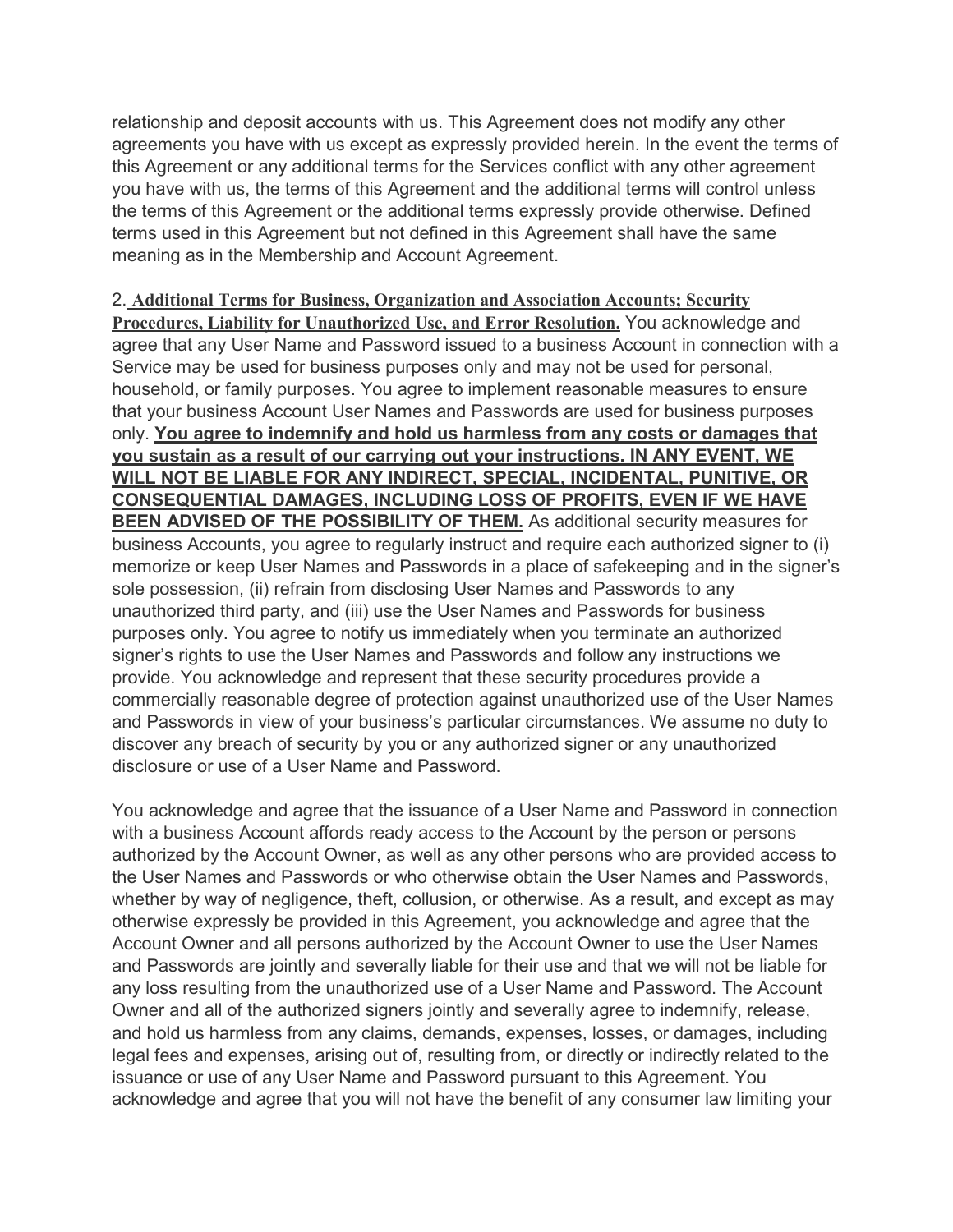liability with respect to unauthorized use of any User Name and Password issued for a business Account.

**3. Description of the Services.** The Services allow a user to access Credit Union Accounts via a personal computer or a mobile device to (i) perform fund transfers between and inquiries on eligible Accounts, (ii) manage and schedule bill payments with preestablished payees, (iii) receive deposit and share Account statements electronically ("Online Statements"), (iv) send and receive secured email messages within the Online Banking program, and (v) receive information about Credit Union services. We may change the scope and functionality of the Services from time to time, and this Agreement will continue to apply to any such changes. Some Services and transactions may not be available on all devices or for all Accounts. If you have any questions regarding the availability of the Services for certain Accounts, please contact us. We reserve the right to limit the Services in any manner or decline any transaction at any time without notice for security reasons or when other circumstances warrant. Except as otherwise provided in this Agreement, if we decide to limit or decline a Service, we will attempt to notify you in advance, when possible.

**4. Access to the Services.** The Services are generally accessible 24 hours a day, seven days a week, except that the Services may be inaccessible occasionally for system maintenance and other necessary downtime. We will attempt to limit interruptions to the Services, but we are not responsible for failure to provide the Services due to system maintenance, other necessary downtime, and any unforeseen acts or circumstances outside of our control.

**5. Using the Services.** You represent that you are an Account Owner or an authorized user on any Account you access. You agree to follow any instructions we provide in connection with your use of the Services. You are responsible for the proper operation of your personal computer or mobile device and any Internet or cellular data service used to access the Services. You may not to use the Services in any manner that could damage, disable, overburden, or impair the Services or interfere with any other person's use and enjoyment of the Services. You are required to maintain a valid and current email address on file with us for the purpose of notifying you of important information concerning your use of the Services and your Accounts. You agree to notify us promptly if your email address changes. All communications sent to us through the Services are our property. We are not responsible for any charges, expenses, or costs you may incur as a result of any use or misuse of a personal computer, mobile device, or any Internet or cellular data service. If you should experience an interruption while conducting a transaction using the Services, you should immediately logout of the Services and login again to verify whether the transaction was completed. If you cannot login to the Services, you agree to contact the Credit Union promptly to determine if the transaction was completed. In order to avoid duplicate transactions, you agree not to re-request a transaction performed during an interrupted session. If you conduct a duplicate transaction payable to a third party, we will not be responsible if the third-party refuses to refund the duplicate transaction amount.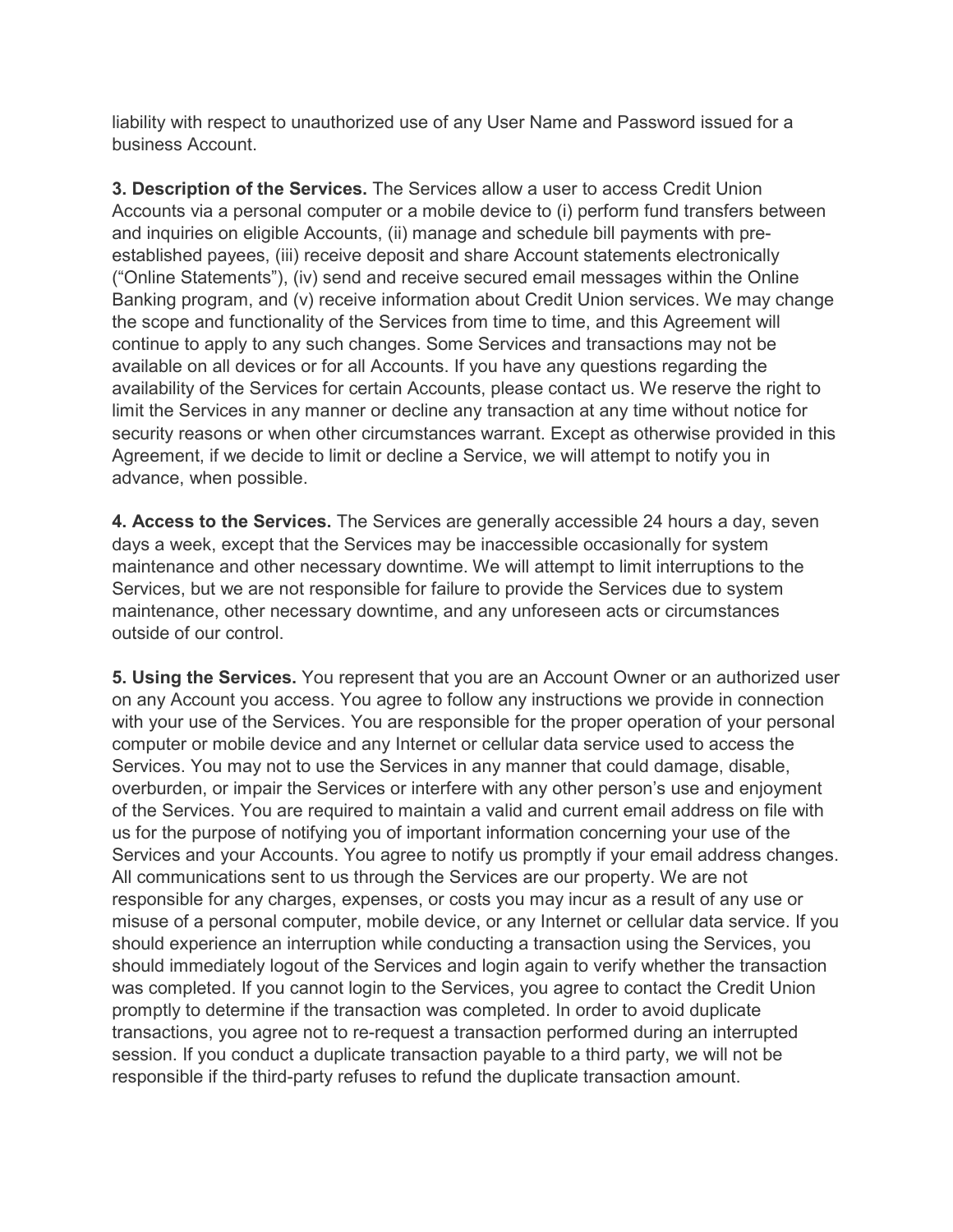**6. Joint Owners and Other Authorized Users.** Any Joint Owner or other person to whom an Account Owner or other user provides or gives access to the User Name and Password is authorized to provide instructions, transact business, and obtain information for all Accounts that may be accessed through the Services. We may rely on the instructions of any Joint Owner or other persons authorized to access or given access to the Services. If you are a Joint Owner of a Credit Union Account under a different member number and you grant cross-Account transfer authority to that Account, you understand and agree that any person authorized to access the Primary Owner's Account will have authority to perform transfers and obtain available account information for the Account you have designated for cross-Account transfers. Owners of Accounts under a different member number may only provide cross-Account transfer authority to Accounts on which they are also an Owner.

**7. Services.** The following describes the Online Banking Services available at this time.

**(a) DATCU Online.** With your User Name and Password, you may access the Online Services to:

• Transfer funds between and make withdrawals from (via check sent to Primary Member) eligible Checking, Savings, and Money Market Accounts, and Other Credit Union Accounts (Cross-Account Transfers, subject to arrangement)

• Make loan payments from your Checking, Savings, and Money Market Accounts to the extent we allow such payments and perform other transactions on your loan accounts as we permit

• Review Checking, Savings, Money Market and loan account balances and transaction history for up to 2 years.

• Perform other Account services such changing your profile information and resetting your Security Code. Some Account services are not available when using the Mobile Banking Service.

Some of These Services May Not Be Available for All Accounts

# **(b) Bill Payment Service.**

**Using the Service; Prohibited Payees**You may use the bill payment Service within the Online Banking and Mobile Banking Services to make payments to third parties for bills owed by the Account Owner. You may not use the bill payment Service to pay bills for persons other than the Account Owner(s). You must be in good standing with the Credit Union to use the bill payment Service. Using the Online Banking Service, you may set up your own personal database of payees and establish one-time or recurring payments to the same payee. When you add payees to the bill payment Service, you must enter your Account number with the payee and the payment address exactly as those items appear on your payment stub, statement, or invoice. You agree to keep the payment data for each of your payees up to date at all times. In order to process your bill payments more efficiently, we may edit or alter the payment data you provide to us in accordance with standards and directives of the U.S. Postal Service and the payee. Bill payments may be made from your Checking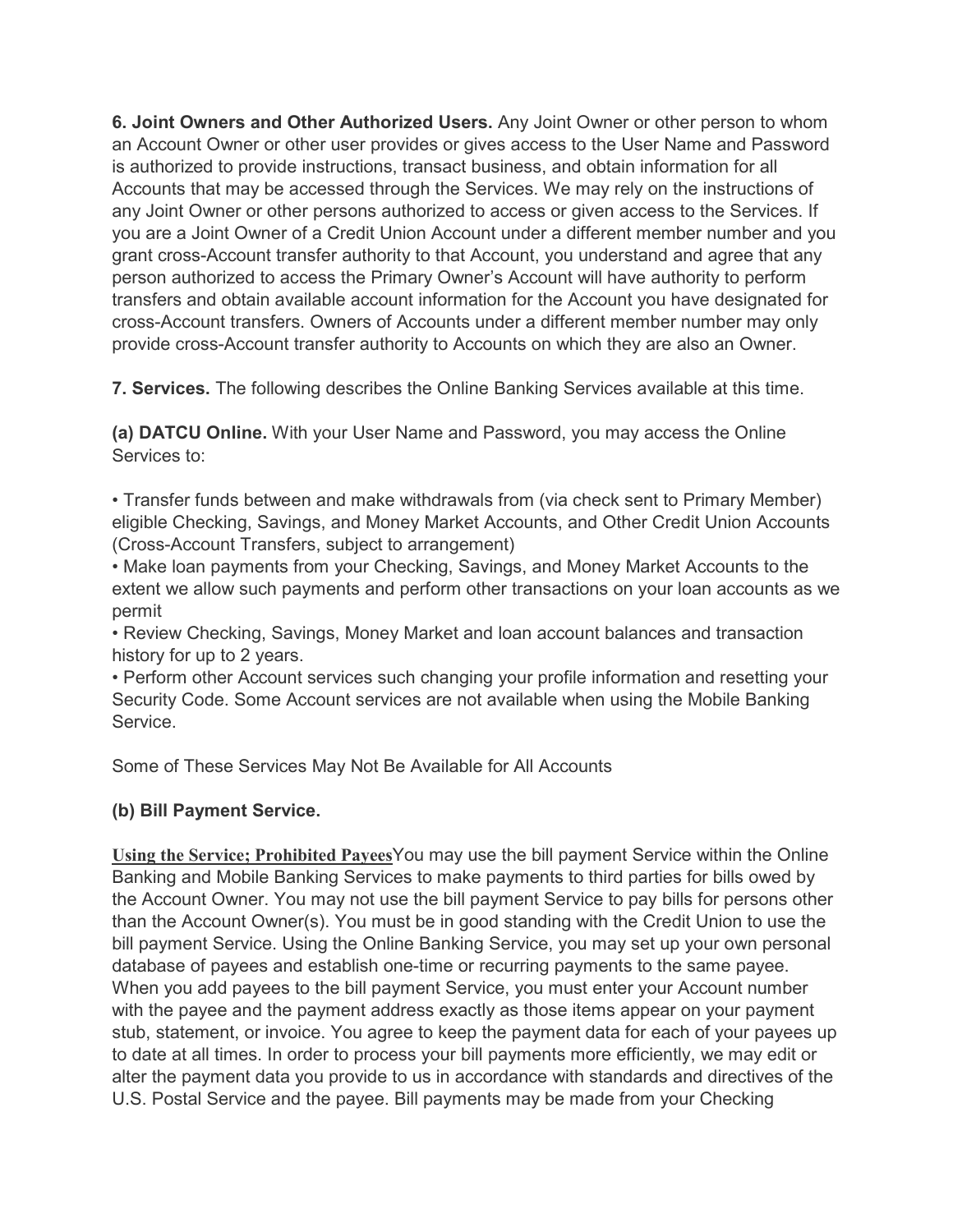Account only. You may not use the bill payment Service to make the following specific prohibited payments: (i) tax payments, (ii) court-ordered payments (for example, alimony, child support, and traffic ticket payments), (iii) payments to collection agencies, (iv) payments to payees with an address outside the United States, except for payees with an armed forces or a diplomatic postal code, and (v) payments for any illegal purpose. We may establish additional categories of prohibited payees by notifying you. If we inadvertently process a payment to a prohibited payee, the Payment Guarantee as provided in this Agreement will not apply, and we may refuse to process future payments to that payee. Bill payments will be made in U.S. dollars only and may be requested for a minimum of \$0.01 and a maximum \$10,000 per payment. We reserve the right to decline to pay any payee to whom you direct a payment, including a payee appearing on any list of the United States Office of Foreign Asset Control or if we believe in good faith that the payment is fraudulent. If we decline a payee, we will attempt to notify you, except in the case of the specific prohibited payments as set forth in this paragraph.

#### **Bill Payment Procedure**

One-time bill payments may be scheduled up to a year in advance. If you arrange for a onetime payment and the scheduled "Send On" date falls on a day we are not open for business (generally a weekend or a federal bank holiday), the payment will be processed on the first business day following the scheduled "Send On" date. If you arrange for recurring payments to be made to the same payee and the scheduled "Send On" date for any given payment falls on a day we are not open, the payment will be processed as follows:

• If you selected the "Pay Before" option when you established the recurring payment, the "Send On" date will be the first business day prior to the scheduled "Send On" date. • If you selected the "Pay After" option when you established the recurring payment, the "Send On" date will be the first business day after the scheduled "Send On" date.

If a "Send On" date is scheduled for the 29th, 30th, or 31st of any given month and that day does not exist for that month, the "Send On" date will be the last calendar day of the month. By providing the bill payment Service with the names and account information of those persons or entities to whom you wish to make a payment, you authorize the Service to follow the payment instructions received from you. When the bill payment Service receives your payment instruction, you authorize the Credit Union or its service provider to deduct the funds from your designated Share Draft Account on the "Send On" Date. Once a bill payment has been scheduled, you agree to maintain sufficient available funds in your Checking Account to fund the bill payment at any time on or after the "Send On" date.

You authorize us and our service provider to choose the most effective method to process and present your bill payments, whether electronically, by paper check, or other means. Electronic payments typically reach the payee faster than check payments, but not all payees can receive electronic payments. You must schedule the "Send On" date for a bill payment far enough in advance for the payment to reach the payee by the actual payment due date. When you schedule a "Send On" date, the bill payment system will provide an "Deliver By" date. You agree to schedule bill payments so that the provided "Deliver By"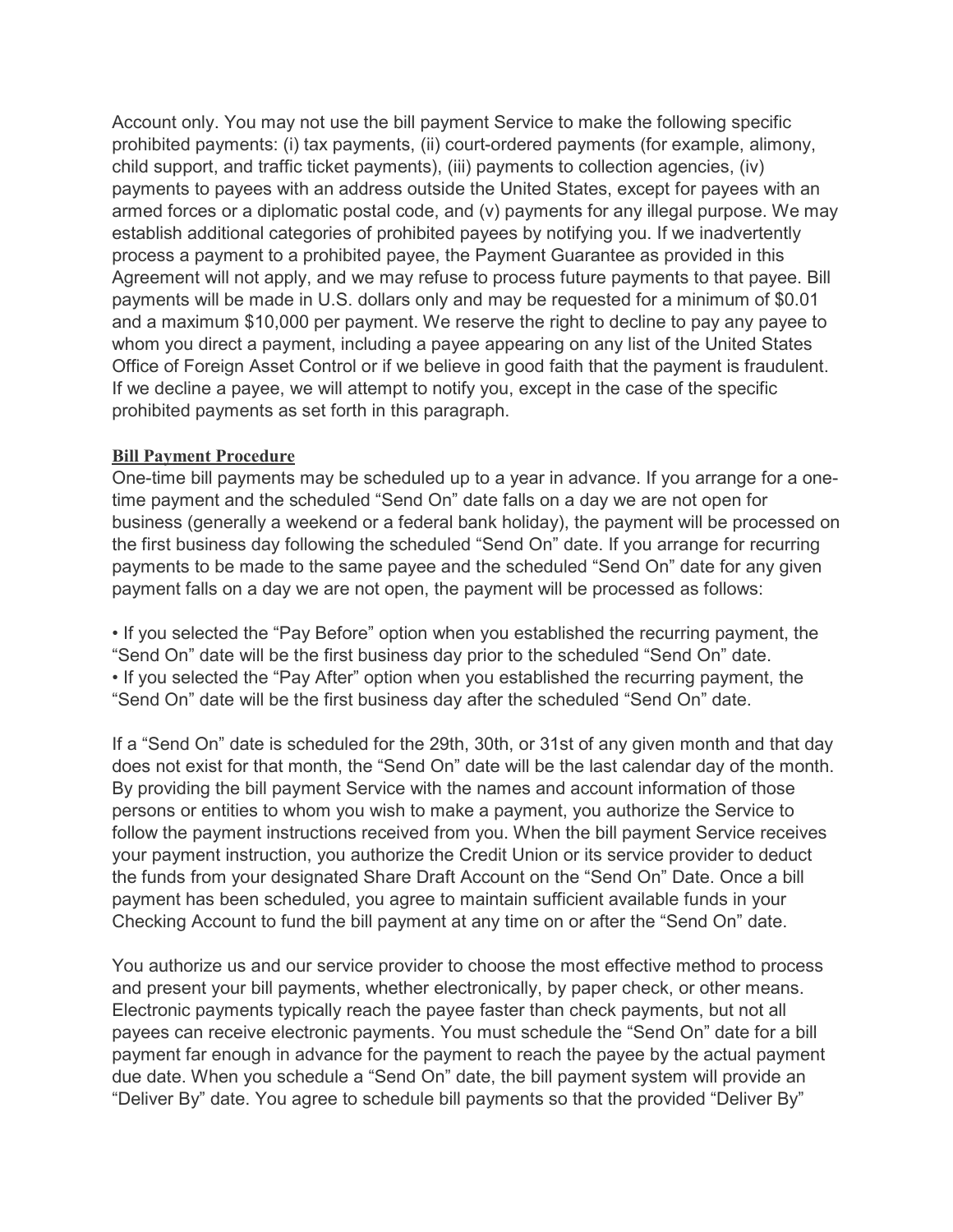date is on or before the actual payment due date, and not during any courtesy or grace period designated by the payee. Because there may be delays in posting a payment once it reaches a payee, we are not responsible if your payments are not posted on time due to delays of the payee or its designee, even if the payee receives the payment by the actual payment due date.

TO ENSURE THAT YOUR BILL PAYMENTS ARE POSTED ON TIME, YOU MUST BECOME FAMILIAR WITH YOUR PAYEE'S PAYMENT POSTING TIME ONCE THE PAYEE RECEIVES YOUR PAYMENT AND ADJUST THE TIMING OF FUTURE PAYMENTS ACCORDINGLY.

We also are not responsible for delays resulting from circumstances outside of our control such as weather, labor strikes, and U.S. Postal Service delays. For critical payments such as mortgage loan payments, we recommend scheduling the "Send On" date so that the provided "Deliver By" date is at least a few business days before the actual payment due date.

### **Bill Payment Processing; Insufficient Funds**

Bill payment processing begins when we withdraw the funds from your Account, which will occur between 12:01 a.m. and 4 p.m. EST on the "Send Date." You may not change or delete a bill payment transaction after processing has begun, but one-time and recurring bill payments can be cancelled using the Online Banking Service if they are cancelled before the "Send On" date. Recurring bill payments also may be cancelled by notifying us orally or in writing at the telephone number or address listed in Section 23 of this Agreement at least three business days before the "Send On" date. If you call us, we may require that you put your request in writing and get it to us within 14 days. Your notice must detail whether your cancellation applies only to certain recurring transactions or all transactions in the recurring stream. Same-day bill payment requests entered after our cutoff time of 2 p.m. CST on business days we are open, or on any days we are not open, will not be processed until the next business day.

Sufficient funds must be available in your Share Draft, and if necessary from any overdraft protection sources, on the "Send On" Date. If funds are not available, we will send an email to your email address on file with us notifying you that the bill payment could not be processed. The transaction will be canceled and you will be responsible for rescheduling the payment. You are responsible for any late payment fees, interest, and other charges your payee may impose if your bill payment is late due to any insufficient funds problems.

For each properly instructed payment, you will receive a transaction confirmation number. IF YOU DO NOT RECEIVE A TRANSACTION CONFIRMATION NUMBER, WE WILL NOT BE RESPONSIBLE FOR ANY FAILURE OR DELAY IN MAKING PAYMENT, INCLUDING ANY FINANCE CHARGES OR LATE FEES INCURRED.

If a bill payment check or an electronic bill payment is not cashed or deposited or otherwise claimed by the payee within 90 days of issuance, we will place a stop payment on the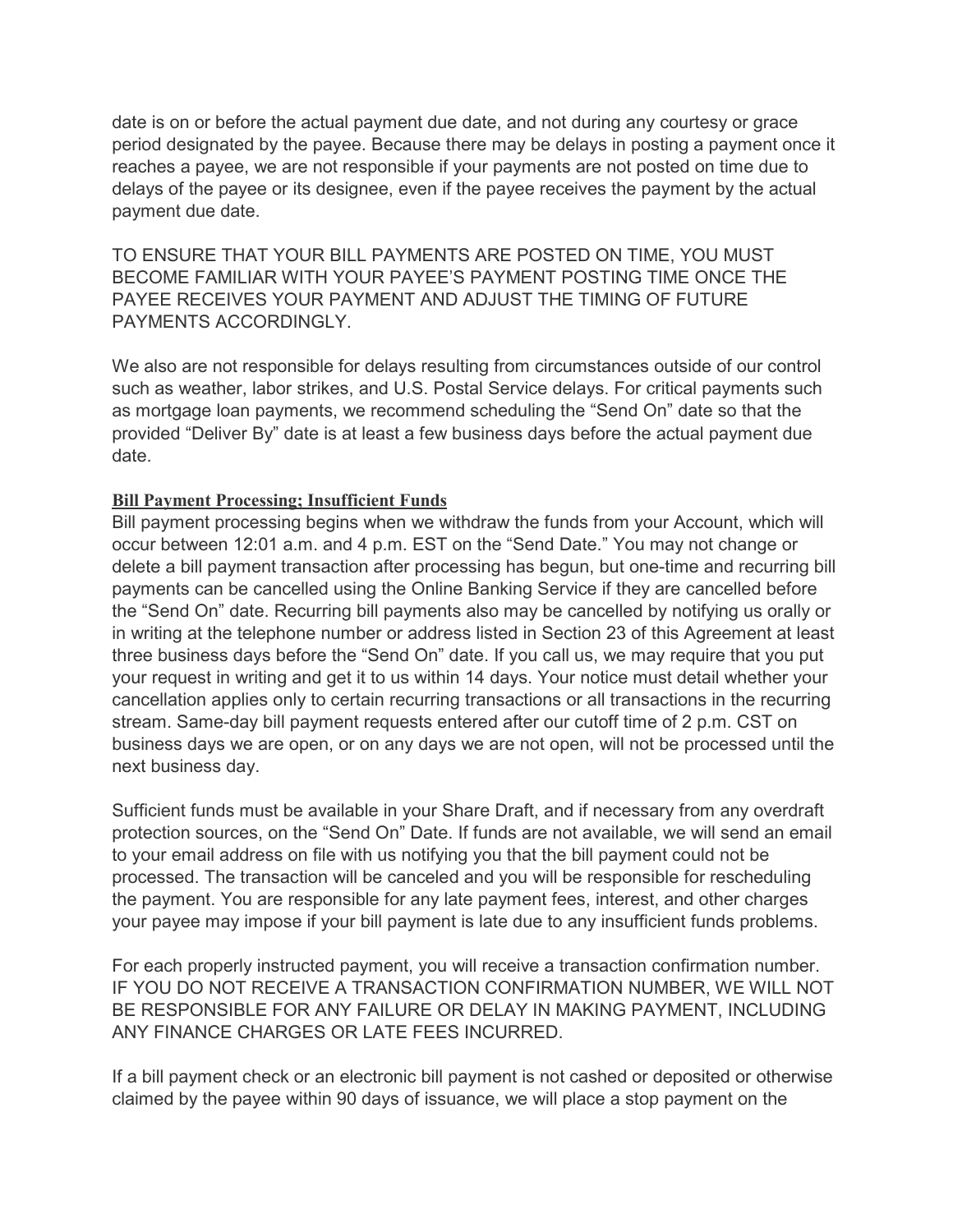payment and it may not be paid. In such case, the bill payment will be refunded to your Account and you will be responsible for satisfying any payment obligation you have to the payee. You additionally authorize the Credit Union to credit your Share Draft Account for any bill payment returned to us by the U.S. postal service or by any other party.

You agree to maintain a valid email address and a daytime contact telephone number with us for communication purposes regarding bill payment issues such as payment errors or questions. In the event that a payment is unable to be processed due to an error with the information provided by you or the payee, we will repost any drafted funds to your Account and notify you by email that the payment was not processed. It is your responsibility to regularly check your bill payment history, email account, and telephone voice mail for any messages from us regarding bill payments or reposted payments to your Account. You may be required to resubmit a bill payment request with updated payee or account information if we cannot complete a payment with the information you have provided.

## **Payment Guarantee**

If a properly scheduled bill payment is not received by the payee on or before the "Deliver By" date, we will attempt to work with your payee to remove any resulting late fees and assessed finance charges. If the payee is unwilling or unable to remove the late fees and finance charges, we will pay those fees and charges directly to the payee. We may limit the amount of the finance charge we pay to an amount based on the amount of your payment rather than your account balance. In addition, we will attempt to add a note of explanation to your account to minimize any impact on your credit rating. This Payment Guarantee will apply to your payments provided the following conditions are met:

1. The payment was scheduled to be delivered on or before the payment due date of your bill, excluding any courtesy or grace periods.

2. The payment was not made to a prohibited payee or was not any of the following types of payments:

- A payment to a payee with an armed forces or diplomatic postal code
- A payment to settle one or more securities transactions
- A payment to pay off special or delayed financing arrangements for purchases transactions
- A payment to a credit counseling agency that pays creditors on your behalf
- 3. The information supplied by you is correct (including payee name and address).

4. Sufficient funds were available in your Checking or Money Market Account on the original "Send On" date.

We will only be responsible for direct fees and finance charges associated with the late payment. We will not be responsible for any other consequential damages that might arise from the late payment.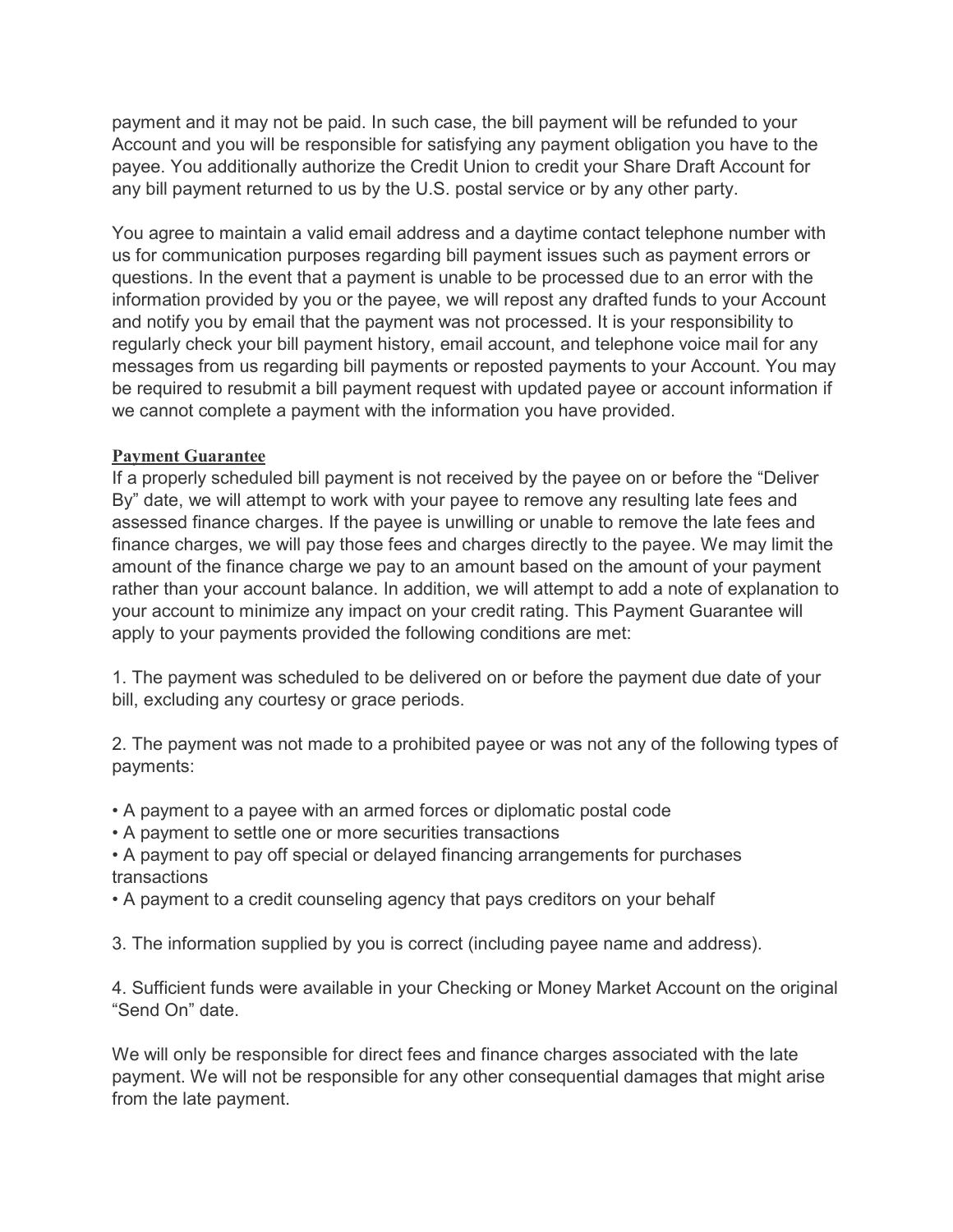## **Terminating the Bill Payment Service**

You may terminate the Bill Payment Service at any time by notifying us in writing, provided that you have no outstanding or pending bill payments in process or scheduled at the time of termination. You are responsible for ensuring that all outstanding and pending bill payments are cleared or canceled before terminating the Service. Your notice of termination to us will be effective on the first business day following our receipt of your written notice. If we terminate the Bill Service pursuant to your request and there are outstanding or pending bill payments at the time of termination, you will remain responsible for those bill payments.

**(c) Online Statements Service.** By electing Online Statements, you agree to receive your Credit Union Share and Share Draft Account statements and all other disclosures and notices included with the paper account statement (collectively, "deposit Account statements") electronically instead of in paper form. If you elect this Service, you will not receive your deposit Account statements in paper form, and you agree that electronic delivery satisfies our obligation to provide the deposit Account statement to you. Notwithstanding that we will provide your account statements electronically, we may choose to provide paper deposit Account statements by U.S. mail at any time in our sole discretion, but we are under no obligation to do so. The Primary Member agrees to maintain a valid email address on file with us and promptly notify us if the e-mail address changes. We will send a courtesy e-mail notification to the Primary Member's e-mail address when the Online Statements are available for review. If we send an e-mail notification to the Primary Member and it is returned to us undelivered, you agree that your responsibility to retrieve and review your account statements in a timely manner is in no way diminished. We reserve the right to terminate your Electronic Statements Service if an e-mail notification we send to the Primary Member is returned to us as undelivered within 30 days of our notifying the Primary Member by paper mail that an e-mail notification we have previously sent could not be delivered. If we terminate your enrollment in the Electronic Statements Service, account statements will be sent to the Primary Member's address of record in paper form. Your Consent to Receive Online Banking Statements includes additional terms and conditions for the Online Statements Service.

**(d) Secure Email Messages Service.** The Online Banking Service contains a secure internal messaging e-mail feature. You may use this Service to send new messages to us and to review, save, and delete response messages received from us. The Service is generally available at all times for your questions, problems, or requests. The Service is not manned 24 hours-a-day, and there may be delay before we can respond to your messages. If you need immediate assistance, please call (940) 387-8585 or toll free at (866) 387-8585 during our business hours. Some requests may require further action by you before they can be acted upon. We are not responsible for e-mail communications sent to us through any e-mail system other than the secure internal messaging e-mail Service.

**8. Limitations on Account Transfers from Savings and Money Market Accounts.** In addition to any other transfer restrictions provided in this Agreement, government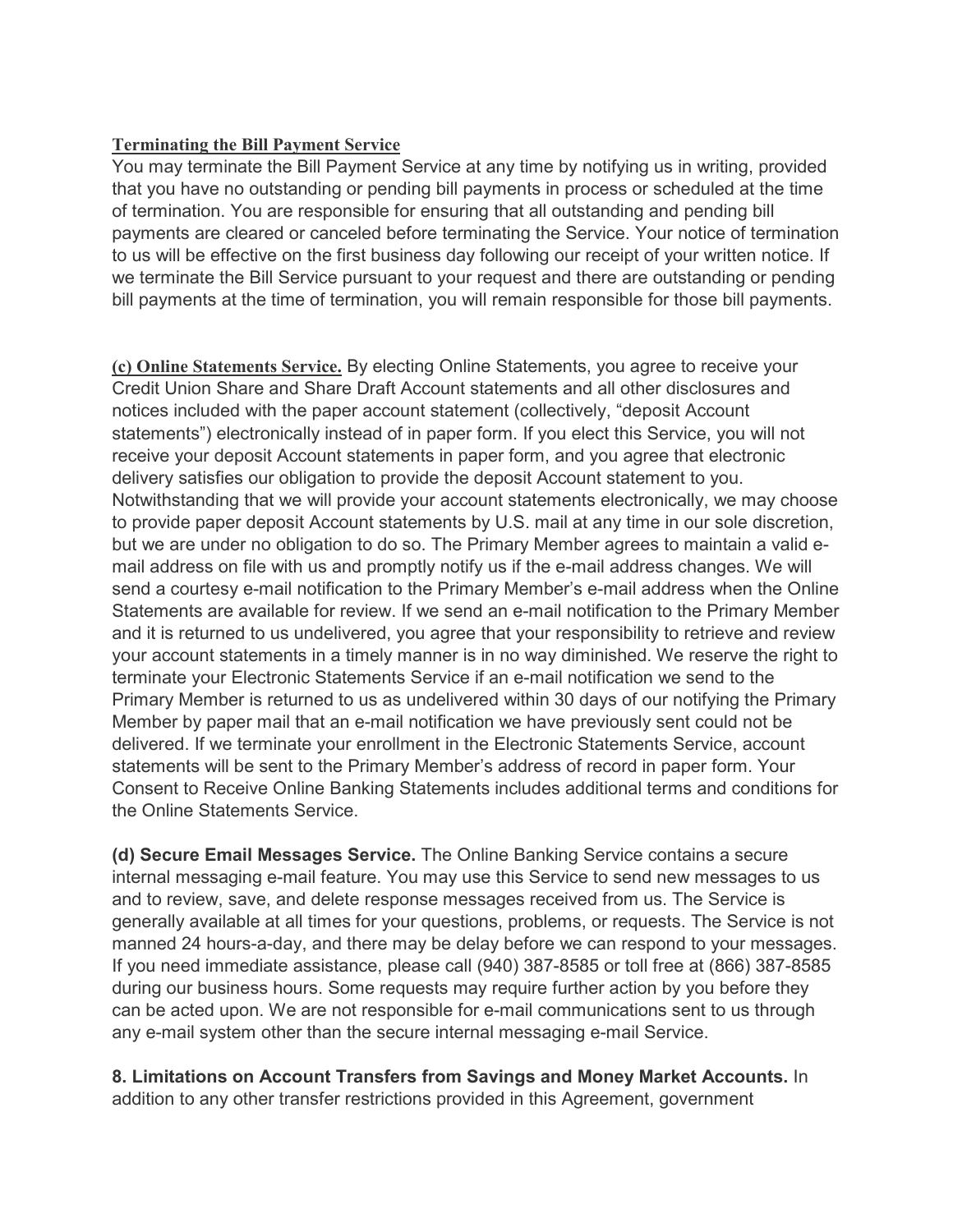regulations restrict the number of automatic and preauthorized transfers from your Savings and Money Market Accounts to no more than a total of six per month per Account. Online Banking and Mobile Banking transfers and automatic overdraft protection transfers made from your Savings and Money Market Accounts are included when counting the permissible number of automatic and preauthorized transfers. If you exceed this limit, we may restrict your ability to make preauthorized and automatic transfers from the Account or we may close the Account. If we close the Account, funds on deposit will be transferred to your primary Savings Account.

**9. Compliance with Law.** You may not use the Services in any way that violates applicable law. You may not use the Services from any location where the content provided by the Services or use of the Services is illegal, and you assume all responsibility and risk of loss if you do so.

**10. Device Requirements.** You are responsible for the acquisition, maintenance, and protection of a personal computer or mobile device capable of accessing the Services, including maintaining up-to-date anti-virus and malware protection. Not all devices may work with the Services. You must have appropriate software and access to Internet service and/or a wireless service plan to access the Services, and you are responsible for all costs, fees, and expenses related to your personal computer or mobile device and any access service plans, including without limitation, data charges and fees. The Services may not be available on all networks or in some locations. We are not responsible for any losses, errors, or failures that occur as a result of any malfunction of your personal computer or mobile device or resulting from a technology virus or other harmful code. Nor are we responsible for problems of your Internet or cellular service provider or of any other service provider that may affect your access to the Services.

**11. Account Security in General.** You agree to exercise precautions to safeguard your identity, your Accounts, and your Account information. You agree never to give your personal information or Account information to anyone you do not know or whose identity you cannot verify. If you give your personal information to someone and that person uses your information to access your Account, you agree that such use will be deemed an authorized use for which you will be responsible. We will never contact you and ask you to give us your personal or Account information, including your Social Security Number, User Name, Passwords, and Account numbers, over the telephone, by e-mail, or by text messaging. You agree not to disclose your personal information and Account information to unknown persons through these mediums for any reason. You agree to remain vigilant for phishing and other fraudulent scams and notify us promptly if you become aware of or suspect fraudulent activity involving your identity, your Accounts, your electronic devices, or the Credit Union. If you fail to exercise reasonable care to protect your identity and safeguard your Accounts, we will not be responsible unless required by law.

**12. Safeguarding Your Password.** You will access your Accounts via the Services by using a User ID and Password that will be assigned to the Primary Member. We may require additional login procedures in order to authenticate a user. You agree to keep your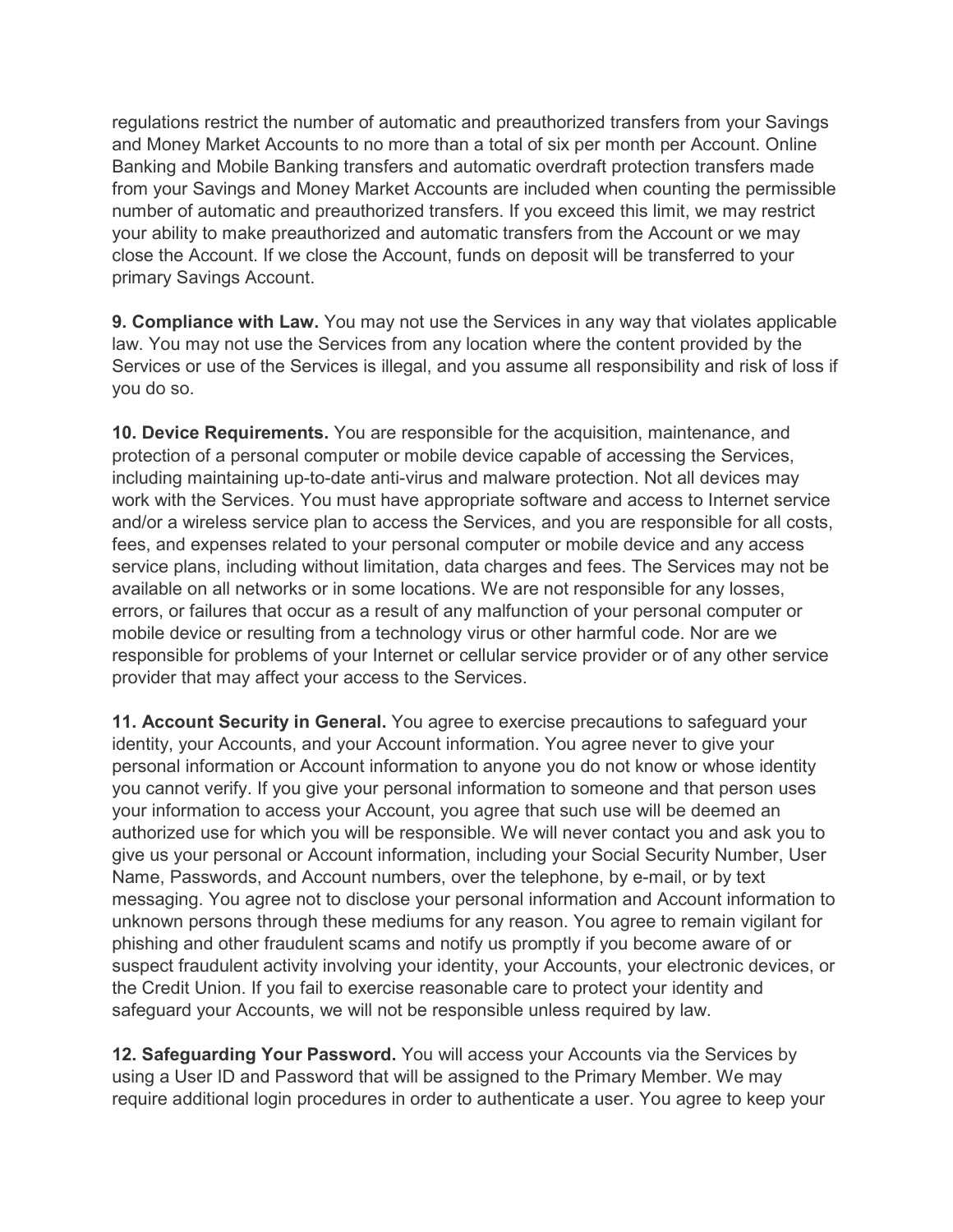Password secure by memorizing it or keeping it in a safe place, not disclosing it to any third party other than those to whom you provide your express authorization, and you may not record or display the Password in such a manner that it will be accessible by unauthorized third parties. You agree not to leave your personal computer or mobile device unattended while logged into the Services, and you will promptly log off each time you finish using the Services. **You understand that any person having access to your Password or your equipment when logged into the Services will be able to access the Services and perform all transactions, including reviewing all available Account information and making transfers to other Accounts and persons.** You agree that use of your Password by you, any other applicant, any party to any of your Accounts that may be accessed by a Password, anyone you permit or authorize to use your Password, and anyone to whom you disclose your Password or give access to your Password is deemed an authorized use for which you will be liable. If you authorize another person to use your Password in any manner, your authorization is considered unlimited in amount and manner until you have notified us in writing that you have revoked the authorization. You are responsible for any transactions made by any such person until we have received and had a reasonable opportunity to act upon your notice of revocation.

You are responsible for reporting the loss, theft, or compromise of your Password to us as soon as possible after you learn of it or suspect that unauthorized use has or may occur. For your security, we may restrict access to the Services without notice if we suspect fraudulent activity.

**13. Wireless Security and Mobile Devices.** You understand that wireless communications may not be encrypted and that there are risks in accessing the Services with your mobile device. Subject to applicable law, you expressly agree to assume all such risks. Wireless communications may not be confidential or secure. Accordingly, you agree to exercise precautions to safeguard your mobile device, your identity, your Accounts, and your Account information. You agree never to provide your personal information or Account information to any person or through any wireless network you do not know or whose identity you cannot verify. If you do, you assume all risks, subject to applicable law. You agree to notify us immediately if your mobile device is lost, stolen, or destroyed or if you change your email address or other contact information.

**14. No Warranty. THE ONLINE BANKING SERVICES ARE PROVIDED "AS IS" AND "AS AVAILABLE" WITHOUT ANY WARRANTY OF ANY KIND. WE DO NOT WARRANT THAT THE SERVICES WILL BE UNINTERUPTED OR ERROR-FREE. NEITHER THE CREDIT UNION NOR ANY OF ITS SERVICE PROVIDERS MAKES ANY WARRANTY ON ANY EQUIPMENT, HARDWARE, SOFTWARE, OR THE SERVICES, OR WITH RESPECT TO YOUR INTERNET OR CELLULAR SERVICE PROVIDER, EITHER EXPRESS OR IMPLIED, INCLUDING WITHOUT LIMITATION, ANY WARRANTY OF MERCHANTABILITY OR FITNESS FOR A PARTICULAR PURPOSE, NONINFRINGEMENT, OR PERFORMANCE UNLESS DISCLAIMING SUCH WARRANTY IS PROHIBITED BY APPLICABLE LAW.**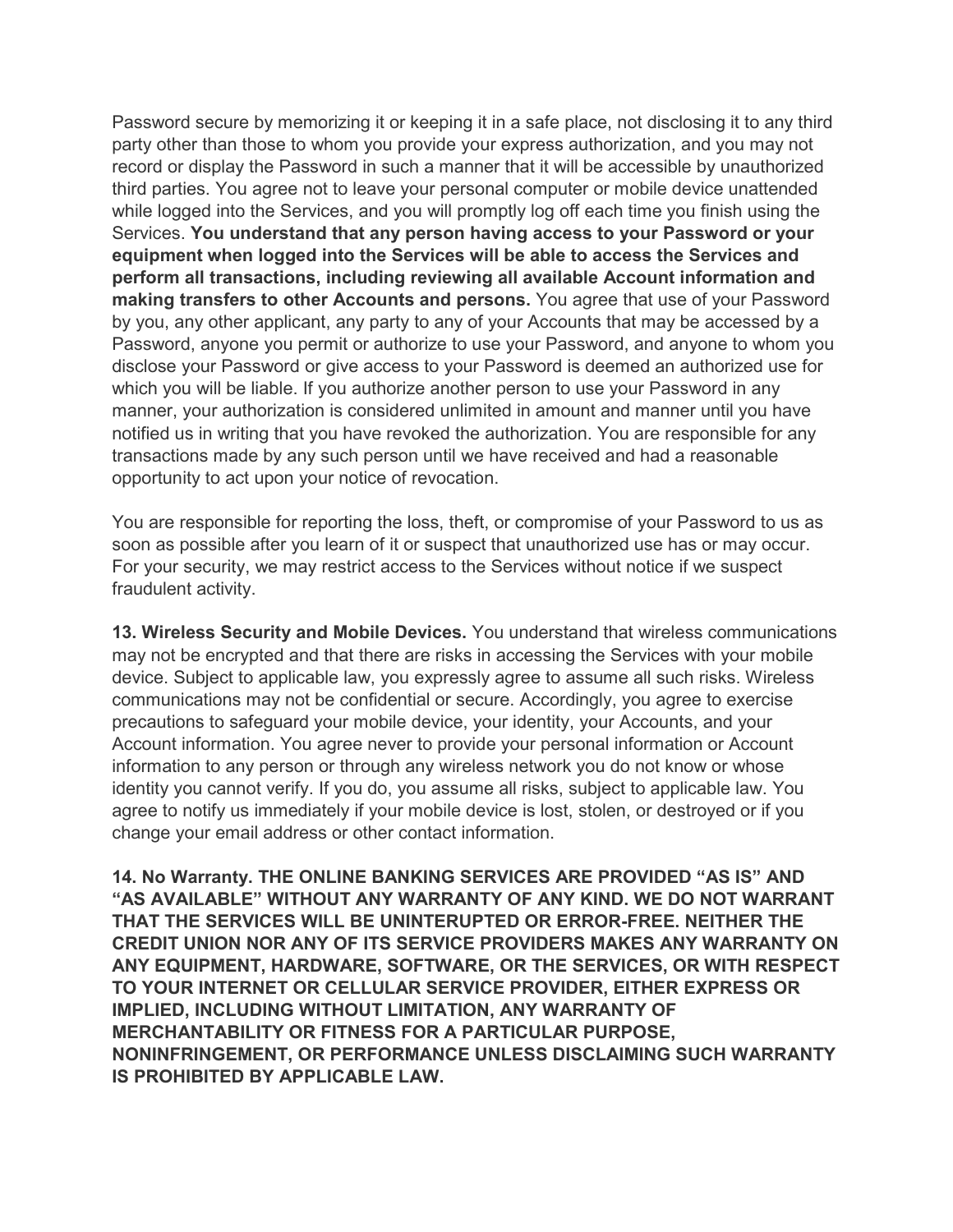**15. Limitation of Liability. WE ARE NOT RESPONSIBLE FOR ANY LOSS, DAMAGE, OR INJURY, WHETHER CAUSED BY YOUR EQUIPMENT, YOUR SOFTWARE, OR ANY TECHNICAL OR EDITORIAL ERRORS OR OMISSIONS IN ANY MATERIAL PROVIDED OR MADE AVAILABLE TO YOU IN CONNECTION WITH THE SERVICES. IF WE DO NOT COMPLETE A TRANSFER YOU HAVE REQUESTED, WE MAY BE LIABLE TO YOU, BUT ONLY FOR YOUR ACTUAL LOSSES AND DAMAGES UP TO THE AMOUNT OF THE TRANSFER. WE WILL NOT BE RESPONSIBLE FOR ANY INDIRECT, INCIDENTAL, EXEMPLARY, SPECIAL, PUNITIVE OR CONSEQUENTIAL LOSSES OR DAMAGES ARISING IN ANY WAY OUT OF THE USE OR MAINTENANCE OF YOUR EQUIPMENT, SOFTWARE, OR THE SERVICES. IN STATES THAT DO NOT ALLOW THE EXCLUSION OR LIMITATION OF LIABILITY FOR INDIRECT, SPECIAL, INCIDENTAL, OR CONSEQUENTIAL DAMAGES, OUR LIABILITY IS LIMITED TO THE EXTENT PERMITTED BY APPLICABLE LAW.**

### **IN NO EVENT WILL WE BE LIABLE:**

• If you do not obtain a confirmation number at the time you initiate a transfer or payment.

• If, through no fault of ours, you do not have adequate funds in your Account to complete a transaction or your Account is closed.

• If you have not properly followed any applicable personal computer or mobile device, Internet or cellular data access, or user instructions.

• If your personal computer or mobile device fails or malfunctions or the Services were not properly working and such problem should have been apparent when you attempted the transaction.

• If circumstances beyond our control (such as fire, flood, telecommunication outages, organized labor strikes, equipment or power failure) prevent us from making the transaction.

• If the funds in your Account are subject to an administrative hold, legal process, or other claim.

• If you have not given us complete, correct, and current instructions so that we can process the transfer.

• If the error was caused by a system beyond our control, such as that of your Internet or cellular data access provider.

- If you do not authorize a transfer soon enough for your transfer to be made.
- If we have reasonable cause to believe that the transaction may be fraudulent.
- If you have closed the Account to or from which the transfer was to be made.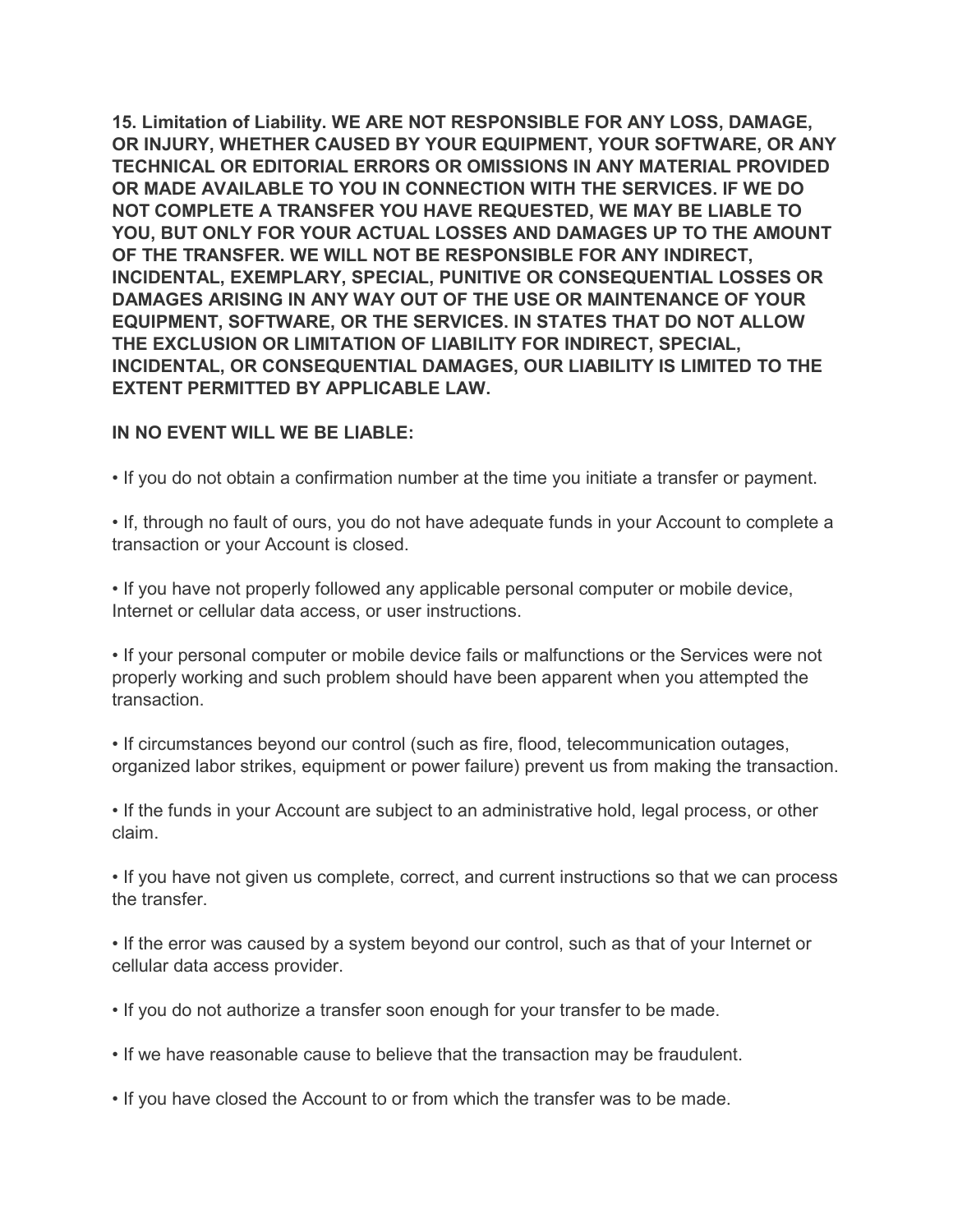• Due to additional exceptions we may establish from time to time.

**16. Indemnification. TO THE FULLEST EXTENT PERMITTED BY APPLICABLE LAW, YOU AGREE TO INDEMNIFY, DEFEND, AND HOLD THE CREDIT UNION, ITS SERVICE PROVIDERS, AND THEIR RESPECTIVE DIRECTORS, OFFICERS, EMPLOYEES AND AGENTS HARMLESS FROM AND AGAINST ALL COSTS, CLAIMS, DAMAGES, LIABILITIES, AND EXPENSES (INCLUDING ATTORNEY'S FEES) ARISING OUT OF OR RELATED TO YOUR ACCESS TO OR USE OF THE SERVICES OR IF YOU VIOLATE THIS AGREEMENT.**

**17. Additional Services.** We may introduce new services or enhance the existing Services from time to time. We will notify you when these new or enhanced Services are available. By using new Services when they become available, you acknowledge and agree that those services are governed by this Agreement and any additional terms we may provide to you.

**18. Overdrafts and Non-Sufficient Funds.** You agree that your use of the Services shall be subject to our overdraft policies and the overdraft provisions as set forth in the Membership and Account Agreement. If there are insufficient funds available in your Account or from any other form of overdraft protection, we may not process a transaction you have requested. In such event, you understand and agree that you will be responsible for making alternate arrangements for the transaction. We are under no obligation to process a transaction for which sufficient funds are not available, and we are not required to notify you in such event. In the event we do decide to process a transaction for which sufficient funds are not available, we will charge the total cost of the transaction to you, including applicable overdraft fees or service charges as set forth in our Fee Schedule.

**19. Stop Payment.** You acknowledge and agree that you may not stop payment of Account transfers initiated through your use of the Services, except that you may cancel bill payment transactions subject to the bill payment terms set forth in Section 7 of this Agreement.

**20. Amendments.** We may add to, change, or delete the terms of this Agreement at any time subject to such notice as may be required by applicable law. If we send any notice under this Agreement to any Account Owner, all other Account Owners are deemed to have received notice. Your use of the Services following receipt of any such notice constitutes your acceptance of any such change. Use of the Services is subject to our policies, procedures, and existing regulations governing your Accounts and to any future changes to those policies, procedures, and regulations.

**21. Termination of the Services.** We may suspend or terminate this Agreement, one or more Services, and your use of the Services, in whole or in part, at any time in our sole discretion. We will notify you in advance when required by law. In some cases, it may be necessary to suspend or terminate your access to the Services without advance notice for security reasons. You or any other party to your Account may terminate one or more Services at any time by notifying us in writing or following termination instructions we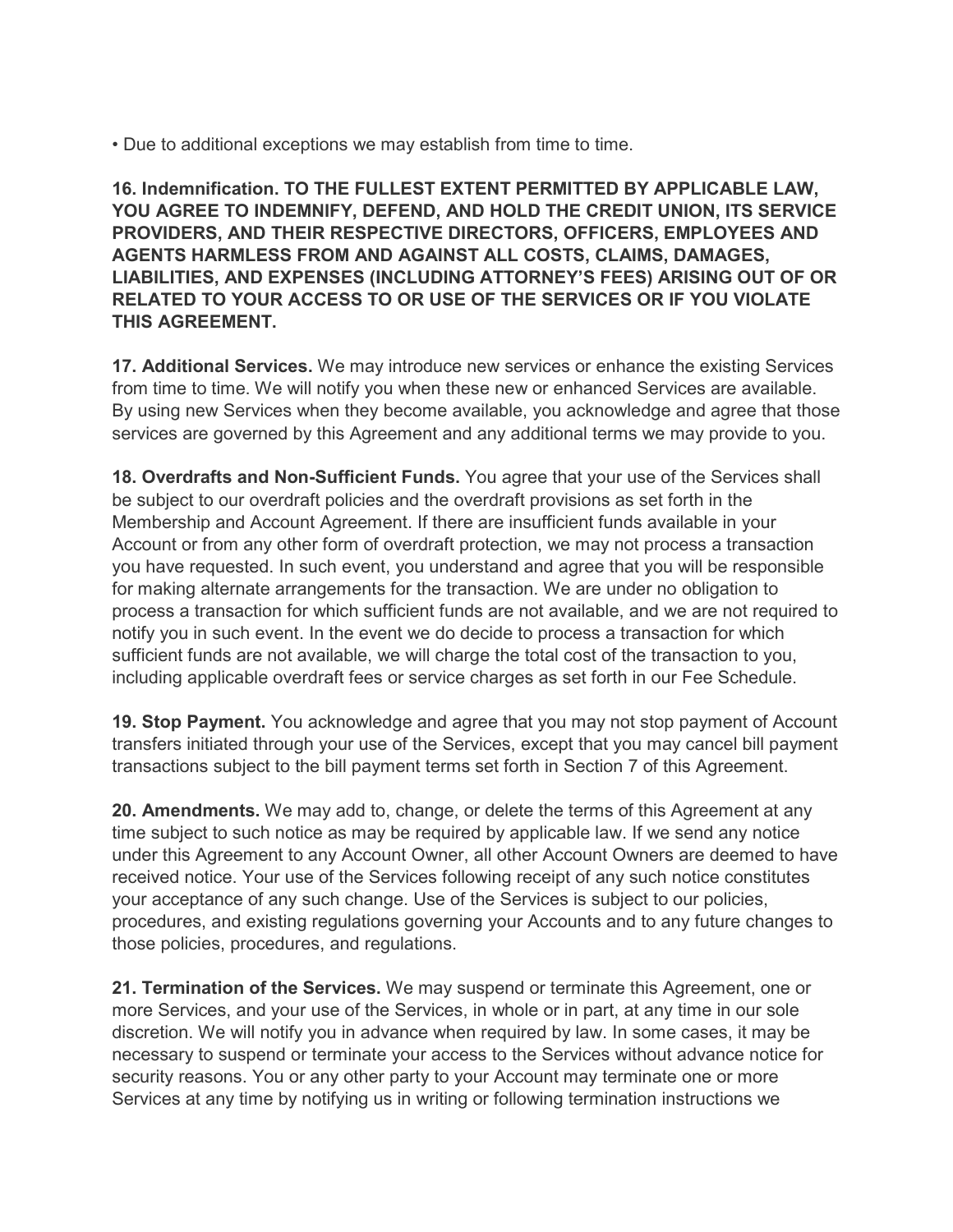provide. Some of the Services, such as the Bill Payment Service, are subject to additional terms of termination as provided in this Agreement. Termination will be effective after we have received your notification and have had a reasonable time to act on it. Termination by you only applies to the Services terminated and does not terminate your other Services or relationships with us. Termination of any Service does not affect the rights and obligations of the parties to this Agreement for transactions initiated before termination. Except as provided in this Agreement, termination of the Services by you or us does not affect your obligations or liability under this Agreement. . We will not be liable for payments that you fail to cancel, or that were made because you failed to notify us promptly that you were terminating the Services.

**22. Fees.** Use of the Services is subject to the fees as set forth in our Fee Schedule. You are also responsible for any fees charged to us by third parties in connection with your use of the Services. We may charge any Account on which you are an Owner for all such fees without advance notice to you.

**23. Contact in Event of Unauthorized Transfer.** If you believe your User Name or Password has been lost, stolen, compromised, or that someone has transferred or may transfer money from your Account without your permission, call or write to us at:

**(940) 387-8585 or (866) 387-8585**

**DATCU ATTN: Online Banking Department P.O. Box 827 Denton, TX 76202-0827**

Telephoning us as soon as possible is the best way of keeping your possible losses down.

**24. Your Liability for Unauthorized Transfers and Advisability of Prompt Reporting.** If you believe your Password has been lost, stolen, or compromised, you should change your Password immediately by accessing the "Change Password" feature in the Online Banking program.

Tell us AT ONCE if you believe your Password has been lost, stolen, or compromised. Telephoning is the best way of keeping your possible losses down. You could lose all the money in your Account. If you tell us within two business days, you can lose no more than \$50 if someone used your Password without your permission.

If you do NOT tell us within two business days after you learn of the loss or theft of your Password, and we can prove we could have stopped someone from using it without your permission if you had told us, you could lose as much as \$500.

Also, if your statement shows transfers that you did not make, tell us at once. If you do not tell us within 60 days after the statement was mailed to you, you may not get back any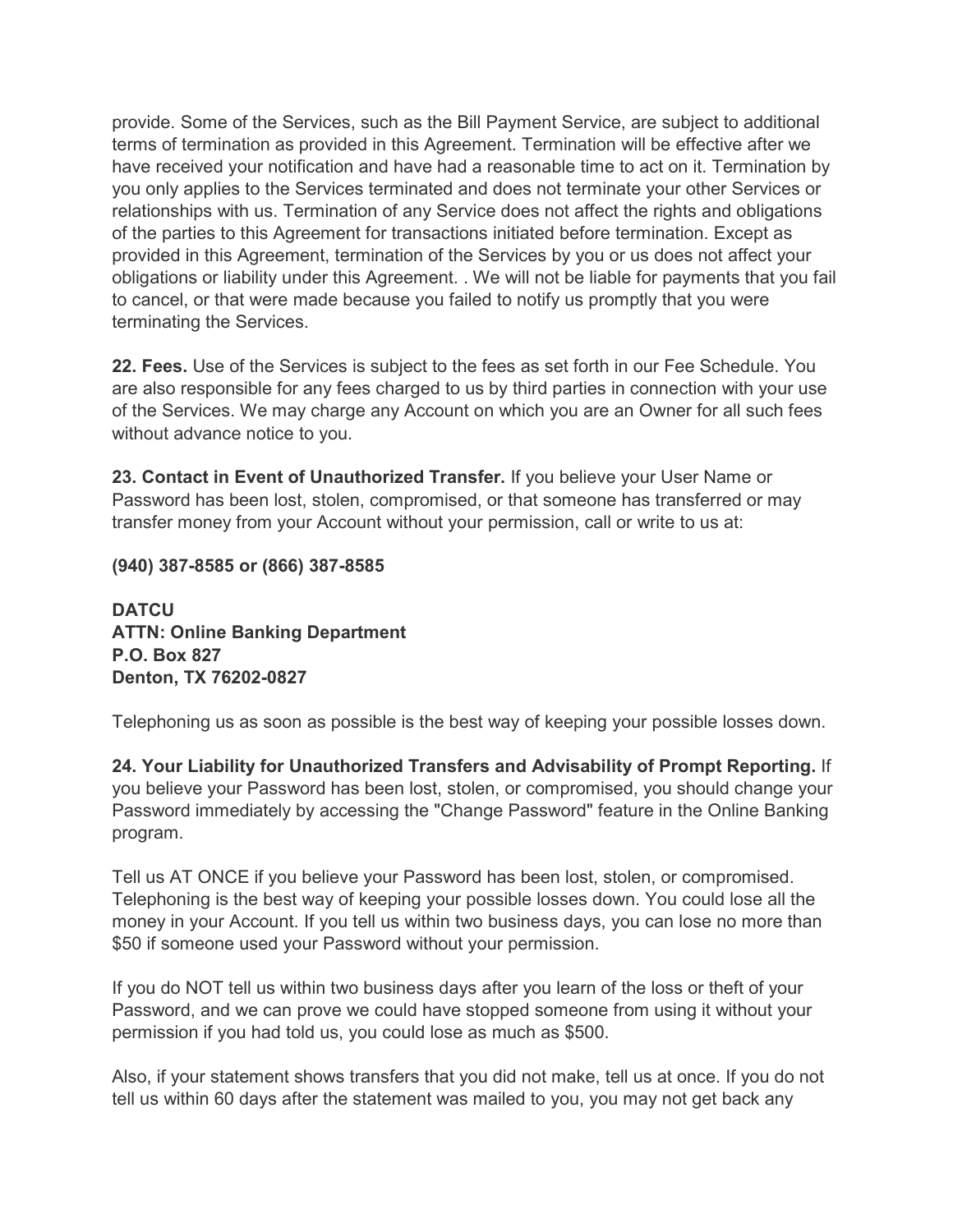money you lost after the 60 days if we can prove that we could have stopped someone from taking the money if you had told us in time.

If a good reason (such as a long trip or a hospital stay) kept you from telling us, we will extend the time periods.

**25. In Case of Errors or Questions about Your Electronic Transfers.** Write to us or call us at the address and telephone numbers listed in this Agreement as soon as you can, if you think your statement is wrong or if you need more information about a transfer listed on your Account statement. We must hear from you no later than 60 days after we send you the FIRST statement on which the problem or error appeared.

(i) Tell us your name and Account number.

(ii) Describe the error or the transfer you are unsure about, and explain as clearly as you can why you believe it is an error or why you need more information. (iii) Tell us the dollar amount of the suspected error.

If you tell us orally, we may require that you send us your complaint or question in writing within ten business days.

We will tell you the results of our investigation within ten business days after we hear from you and will correct any error promptly. If we need more time, however, we may take up to 45 days to investigate your complaint or question. If we decide to do this, we will credit your Account within ten business days for the amount you think is in error, so that you will have the use of the money during the time it takes us to complete our investigation. If we ask you to put your complaint or question in writing and we do not receive it within ten business days, we may not credit your Account.

For errors involving new Accounts, we may take up to 90 days to investigate your complaint or question, and we may take up to 20 business days to credit your Account for the amount you think is in error.

We will tell you the results within three business days after completing our investigation. If we decide that there was no error, we will send you a written explanation. You may ask for copies of the documents that we used in our investigation.

**26. Business Days.** Our business days are Monday through Friday excluding federal holidays. DATCU observes all federal holidays in addition to Good Friday and Christmas Eve.

Our business days and hours are: Mon. – Fri. 9:00a.m. to 5:00p.m.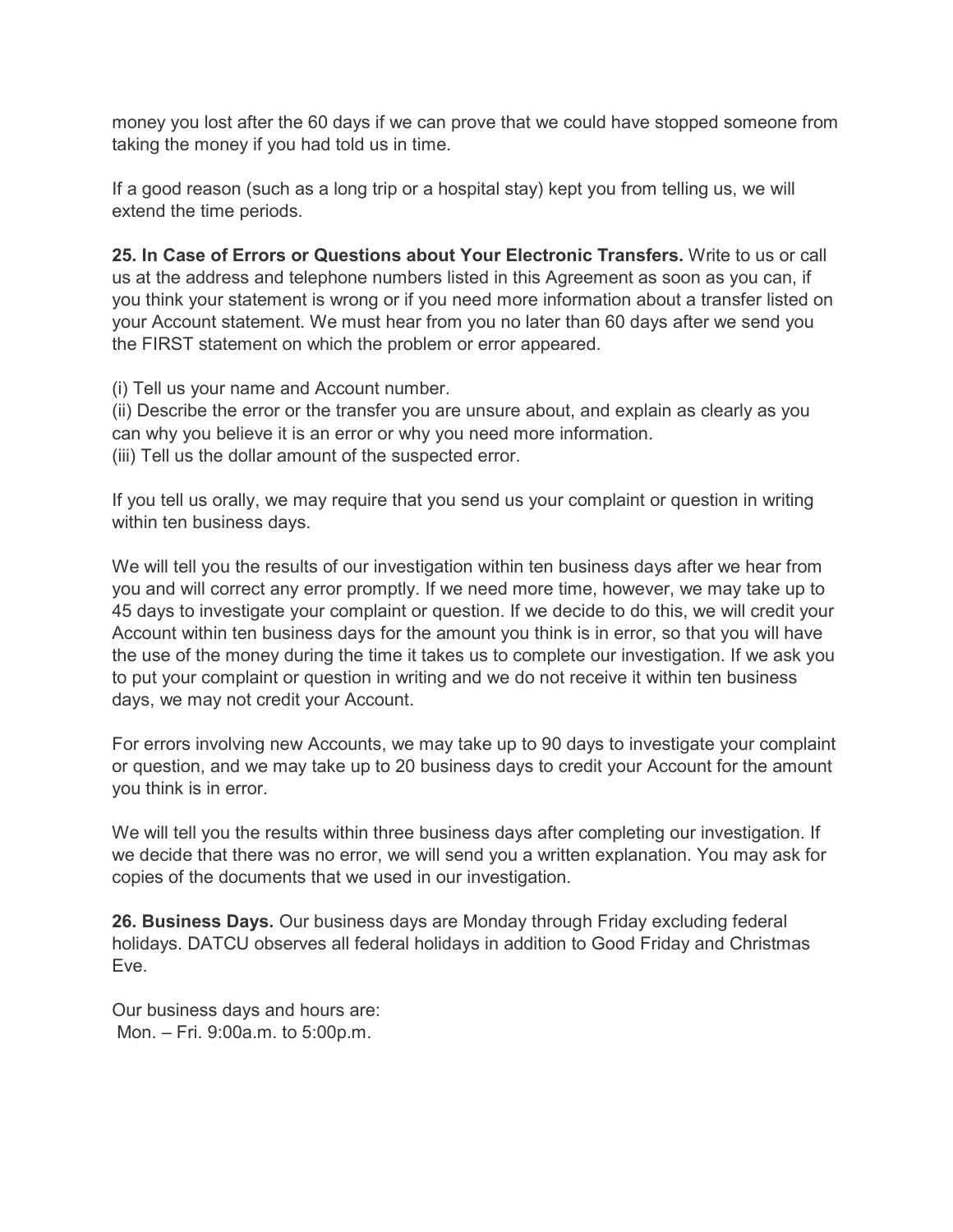**27. Documentation.** All withdrawal and transfer transactions made using the Services will be listed on your monthly Account statement that you receive from us. You may also access your transaction history through the Online Banking or Mobile Banking Services. If you do not receive a monthly Account statement from us, we will send you a statement at least quarterly.

**28. Confidentiality.** We will disclose information to third parties about your Account or the transfers you make:

- Where it is necessary for completing transfers, or
- In order to verify the existence and condition of your Account for a third party, such as a credit bureau or merchant, or
- In order to comply with government agency or court orders, or
- If you give us your written permission.

The Credit Union may use third-party service providers to perform some of the Services on the Credit Union's behalf. You agree that the Credit Union and its service providers may share your information with each other in order to provide the Services. The Credit Union requires its third-party service providers to implement and maintain administrative, technical, and physical safeguards to protect the security and confidentiality of your information.

**29. Privacy.** A full description of our privacy and security policies is available by clicking on the "Privacy Policy" and "Security Policy" links on the help page of the My DATCU Online Banking Service. As described in our Security Policy, DATCU employs multiple levels of security designed especially for DATCU. Your personal and financial information is stored in a secure area on our servers, and we do not use cookies to store your personal information.

**30. Third Party Links.** The Online Banking Services and our website may contain links to third-party websites. We do not provide, and we are not responsible for, any product, service, or content appearing on third-party websites. Third-party websites may be less secure than our website, and our privacy policies do not apply to those websites. Please review the privacy policies on all third-party websites before proceeding on those websites.

**31. Notices.** We may provide all notices to you under this Agreement (i) by way of the Secure Email Messages Service within the Online Banking Service, or (ii) to your email address on file with us, or (iii) by posting notices on our website at www.datcu.org. Notices sent by us are deemed to be sent on the date of the notice and are deemed to be received by you three business days after they are sent. Notice to any one of you constitutes notice to all of you. Except as otherwise provided in this Agreement, notices from you are deemed effective when we receive them.

**32. Assignment.** We may assign our rights or duties under this Agreement. You may not assign this Agreement to any other person without our written consent.